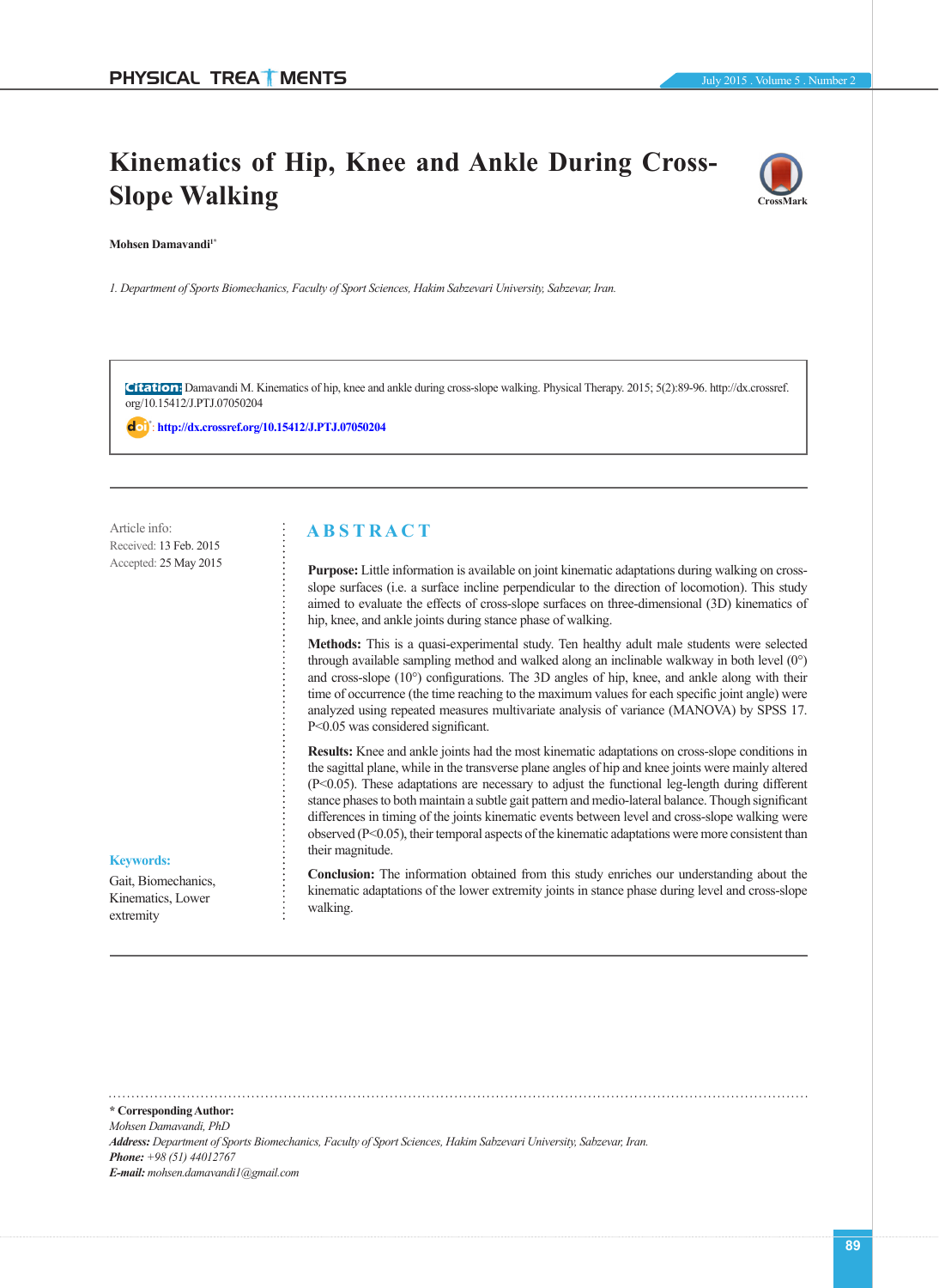# **1. Introduction**

iomechanics research on gait has largely focused on level walking [\[1-3\]](#page-6-0). However, in daily life, we must regularly step on crossslope surfaces (i.e. a surface incline perpendicular to the direction of locomotion) that **B**

may be inclined up to 10° and even more when traversing a cross-walk on a steeply inclined street. Despite the prevalence of cross-slopes in our environment, we know little about segmental adaptations necessary to maintain both balance and forward locomotion. Sidewalks and roadways with irregular or prolonged cross-slopes may impede walking and increase the risk of fall and lower extremity injuries, particularly in individuals with decreased motor function (e.g. the elderly).

Only a few studies have focused on cross-slope walking [\[4-6\]](#page-6-1). These studies usually evaluated the adaptations of either a single joint (e.g. the knee) or sub-segmental coordination of a specific limb (e.g. the hindfoot and forefoot) during cross-slope walking. Cross-slope locomotion is analogous to a leg length discrepancy adaption, in which the up- and down-slope limbs must functionally shorten and lengthen, respectively, to keep the body vertical [\[7\]](#page-6-2).

In addition to the joints kinematic alteration in the sagittal plane, cross-slope walking would decrease inversion of the up-slope ankle and increase inversion of the down-slope ankl[e \[5\]](#page-6-3). These kinematic adaptations during cross-slope walking could place the ankles at risk for both medial (up-slope) and lateral (down-slope) ankle complex ligament injury [\[8\].](#page-6-4) While for young adults, cross-slopes may not be a significant challenge, the asymmetrical demands of cross-slope walking could pose great functional muscular-skeletal and balance obstacles for special groups (elderly, amputees, etc.) [\[9\]](#page-6-5).

Though the previous research reported substantial changes in the kinematics of cross-slope walking, no information is available regarding how the behaviors of hip, knee, and ankle joints during up- and down-slope walking are altered in relation to each other. To enhance forward locomotion and prevent the lower extremity injuries in cross-slope gait, the motion limitations of one joint should be compensated with the altered motions of the adjacent joints in the kinetic chain. This information is necessary to enhance our understanding of the underlying mechanisms involved in healthy and pathologic cross-slope gait.

It is hypothesized that the magnitude and temporal distribution (time of occurrence) of the lower extremity joints kinematics will differ substantially between level and

cross-slopes, and the up-slope and down-slope limbs during walking. Therefore, this study aimed to determine the effects of cross-slope surfaces on three-dimensional (3D) kinematics of hip, knee, and ankle joints during stance phase of walking. Understanding the kinematic adaptations of the lower extremities during gait on cross-slope surfaces could help in designing orthoses, prostheses, and athletic footwear, as well as help therapists and physicians treat and avoid injuries in populations with restricted mobility (e.g. the elderly).

#### **2. Materials and Methods**

The study procedure was quasi-experimental with repeated measures.

#### **Study subjects**

The study population comprised all healthy adult male students at McGill University. Ten healthy adult males, with no history of gait abnormalities, and an average age of 25.4( $\pm$ 8.6) y, height of 174.9( $\pm$ 7.2) cm, and mass of  $68.5(\pm 9.0)$  kg were selected through available sampling method for this study. Because, significant differences in the lower extremity joints' kinematics were reported with a smaller sample size of 5 participants and cross-sloped  $(2.5^{\circ}$  and  $5^{\circ})$  inclination angles [\[7\]](#page-6-2) during gait, it was supposed that participation of 10 participants walking on 10° cross-sloped surface will identify significant differences in kinematic adaptations of the hip, knee, and ankle joints in various conditions. The inclusion criteria were as follows: 1) no history of lower extremity injuries, and 2) leg length difference less than 2.0 cm. Leg length was measured as the distance between the anterior superior iliac spine and the medial malleolus, via the knee joint, in a standing position, as specified in the ViconTM (Vicon, Los Angeles, USA) documentation. Subjects with a leg length difference exceeding 2.0 cm were excluded from the study. Before participating in this study, all participants signed a consent form, approved by the McGill University Research Ethics Board Office.

#### **Experimental set-up**

In this study, we used a 7-m transversely inclinable walkway with 1.2-m width. A force plate (AMTI, model OR6-5-1000, Watertown, MA, USA) was located in the middle of the walkway such that the participants could perform at least 3 steps on the ramp before hitting the force plate. Passive optical markers were placed over anatomical landmarks of the participants according to the Vicon Plug-in Gait model. To avoid slippage, the walkway and force plate were covered with an indoor running surface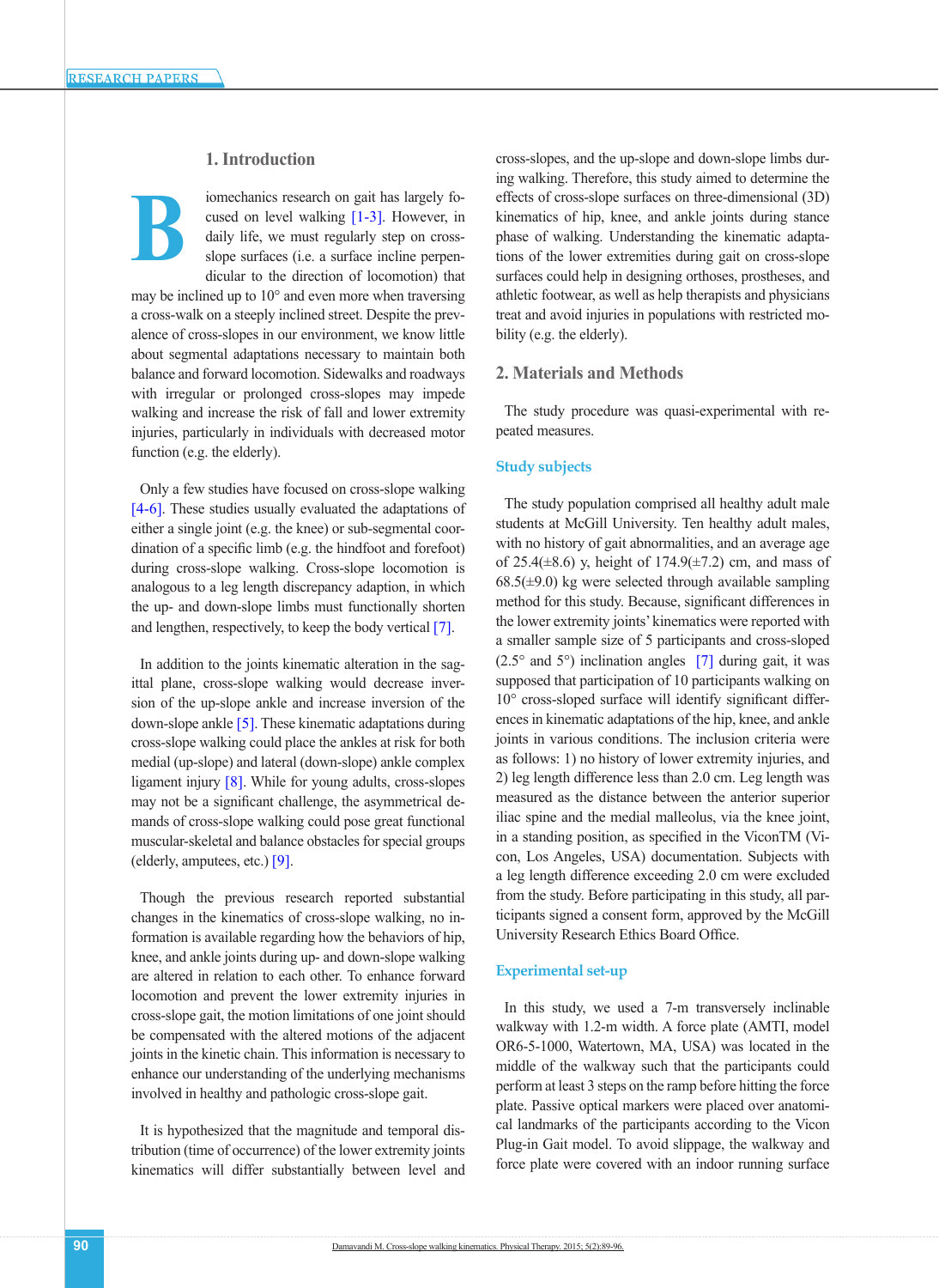Participants were familiarized to the walkway in both level (0°) and cross-slope (10° transversely up- and downslope, respectively) walking conditions. Then, 10 selfselected speed barefoot walking trials at each condition were performed. Of them, 6 trials per condition with complete data sets were selected. The average speed of walking trials was  $1.45(\pm 0.23)$  m/s on each surface condition (P>0.18). Because only the right leg was considered, for the cross-slope conditions, the participant walked in both directions while the right foot was in up-slope and downslope positions, respectively. If the participant's foot did not land completely on the force plate or if the subject targeted the platform, that trial would be excluded.

#### **Data acquisition**

Kinematic data were recorded at 240 Hz using an 8-camera ViconTM system (Vicon, Los Angeles, USA) and filtered using a fourth-order zero-phase lag Butterworth filter with an 8 Hz cut-off frequency. Force plate data were acquired at 960 Hz and filtered using a fourth-order low-pass Butterworth filter with a 20 Hz cut-off frequency. The force plate vertical force output was used to identify the heelstrike (HS) and toe-off (TO) events. The force plate was zeroed prior to collection on the cross-slope conditions to remove the effect of its weight on the output channels.

The dependent variables were the kinematic adaptations of hip, knee, and ankle joints across the selected events of stance phase and their time of occurrence, as a percent of stance, during level walking (LW), inclined walking upslope (IWU), and down-slope (IWD), respectively. The lower limb's joint angles calculated according to the meth-od proposed by Grood and Suntay [\[10\]](#page-6-6) were obtained from the Vicon Plug-in Gait model outputs.

Kinematic abbreviations and sign conventions used for the hip, knee, and ankle angles are presented in Table 1. For statistical analysis of the kinematic patterns, the lower limb's joint angles were taken at HS and TO in all 3 planes of motion. In addition, the maximum values for each specific joint angle were evaluated during walking in various surface conditions (Table 2). These parameters have been used extensively in the past for the study of walking [\[5,](#page-6-3) [11-14\]](#page-6-7) in both normal and pathological gait.

#### **Statistical analysis**

The 3D angles of right hip, knee, and ankle joints and their time of occurrences at each event described above were averaged across all trials per condition in all participants during walking trials. Because the effect of surface conditions is generally represented by 2 or more of the dependent variables and the related assumptions (e.g. multivariate normality, homogeneity of covariance) were met, these angles were analysed using a between subject repeated measures MANOVA (statistical test of Wilk's lambda) by SPSS (SPSS Windows, version 17.0, Chicago, USA). The analyses was followed by a Bonferroni post hoc test if a statistical main effect for conditions was observed  $(\alpha=0.05)$ .

#### **3. Results**

During walking on level and cross-slope surfaces, the hip, knee, and ankle angles as well as the relative times plotted against percentage of stance showed distinct patterns of motion (Figure 1). Regarding the hip angles, significant differences were observed in the transverse plane. More specifically, the HER at IWD was greater than that of LW (P=0.045) (Table 3). At TO, while the hip was externally rotated during IWU, it had an internal rotation at IWD (P=0.011). The timing of the selected events at the hip was more variable than its angle values. In the frontal plane, pairwise comparisons revealed that the HAD during LW occurred at 30.3% of stance which was significantly earlier than IWU (35.2% of stance,  $P=0.027$ ) (Table 4). In the transverse plane, pairwise comparisons showed that the HER during IWU occurred earlier compared to those at LW and IWD (both P<0.001), while the HIR occurred

**Table 1.** Kinematic abbreviations and sign conventions used for hip, knee, and ankle joints.

| Joint angles | Sagittal                  | Frontal               | <b>Transverse</b>           |  |  |
|--------------|---------------------------|-----------------------|-----------------------------|--|--|
| Hip          | Extension (Ext): -        | Abduction (Abd): -    | External rotation (ERot): - |  |  |
|              | Flexion $(F1x): +$        | Adduction (Add): +    | Internal rotation (IRot): + |  |  |
| Knee         | Extension (Ext): -        | Abduction (Abd): -    | External rotation (ERot): - |  |  |
|              | Flexion $(F1x): +$        | Adduction (Add): +    | Internal rotation (IRot): + |  |  |
| Ankle        | Plantar flexion (PF): $-$ | Eversion (Eve): -     | External rotation (ERot): - |  |  |
|              | Dorsiflexion (DF): +      | Inversion $(lnv)$ : + | Internal rotation (IRot): + |  |  |
|              |                           |                       | ---------------------       |  |  |

PHYSICAL TREA **MENTS**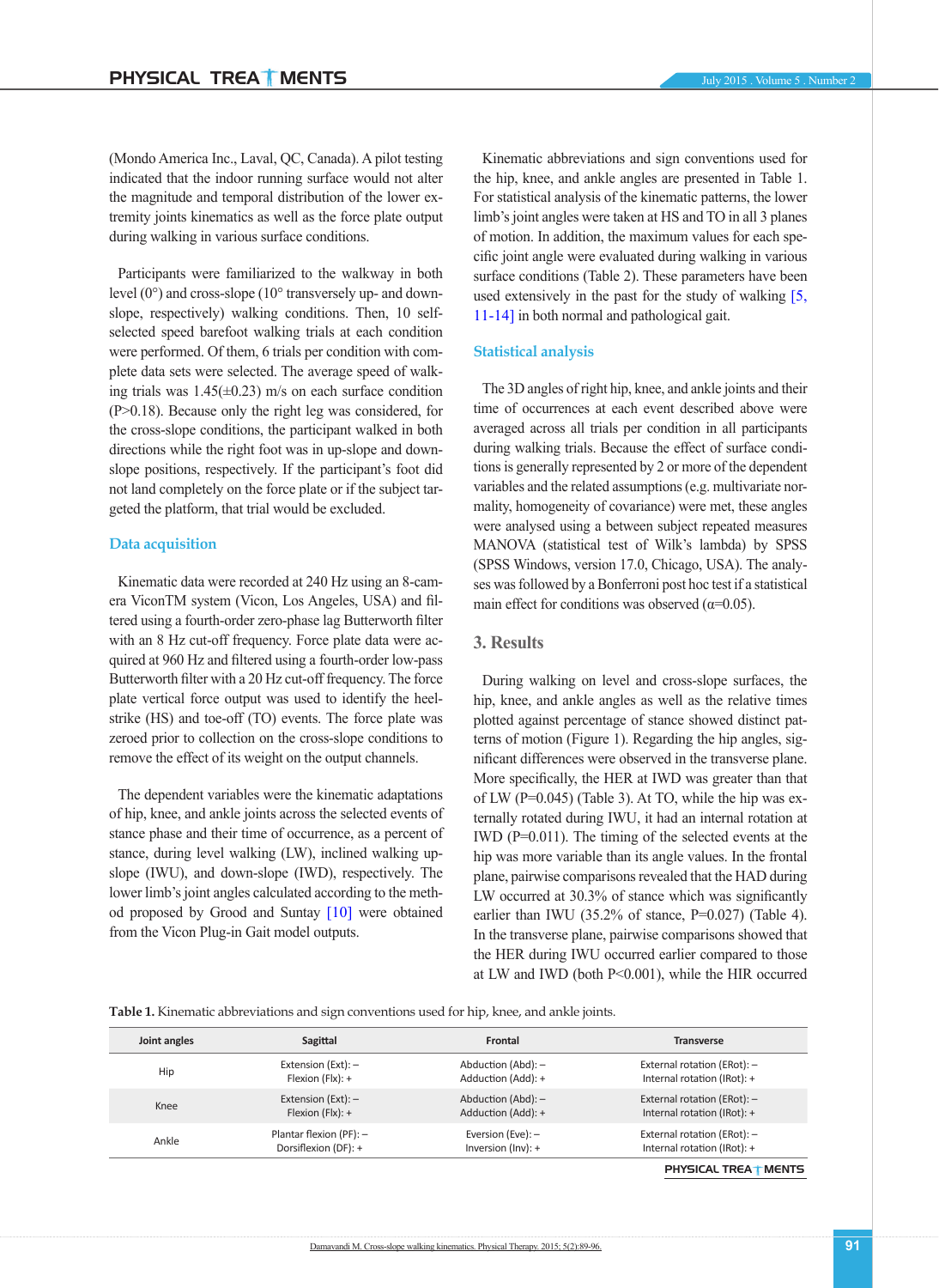| Joint | Sagittal                                               | Frontal                                               | <b>Transverse</b>                                                  |
|-------|--------------------------------------------------------|-------------------------------------------------------|--------------------------------------------------------------------|
| Hip   | Maximum Ext $(H_{\sim})$                               | Maximum Add (H.,)                                     | Maximum IRot (H <sub>10</sub> )<br>Maximum ERot (H <sub>rn</sub> ) |
| Knee  | Maximum Flx $(K_{\sim})$<br>Maximum Ext $(K_{\rm ev})$ | Maximum Add $(K_{\alpha}$ )<br>Maximum Abd $(K_{ss})$ | Maximum IRot $(K_{\alpha})$<br>Maximum ERot $(K_{co})$             |
| Ankle | Maximum PF $(A_{cr})$<br>Maximum DF $(A_{cr})$         | Maximum Eve $(A_{n})$<br>Maximum Inv (A)              | Maximum ERot $(A_{n})$                                             |
|       |                                                        |                                                       | PHYSICAL TREA TMENTS                                               |

**Table 2.** Additional gait events used for comparisons of the kinematic parameters of hip, knee, and ankle joints during stance phase of walking.

at 71.5% of stance during IWU which was significantly earlier than LW (78.9% of stance, P=0.036) (Table 4).

Regarding the knee joint, the angle adaptions with respect to the different walking surface conditions occurred in 3 planes of motion (Table 3). In the sagittal plane, KFX during IWD was significantly greater than that of LW (P=0.033). Conversely at TO, the knee flexion decreased significantly during IWD compared to LW (P=0.028). In the frontal plane, pairwise comparisons revealed that the KAD during LW was smaller than those of IWU (P=0.009) and IWD (P<0.001). In the transverse plane and at TO, the

**Table 3.** Mean (SD) values of hip, knee, and ankle angles and associated mean differences across the selected events of stance phase in level walking (LW), inclined walking up-slope (IWU) and down-slope (IWD).

|           | Plane                       | Event                                                  | LW                                                     | <b>IWU</b>                                             | <b>IWD</b>                                             | F                            | Mean difference (°)                 |                                       |                                                |                                  |
|-----------|-----------------------------|--------------------------------------------------------|--------------------------------------------------------|--------------------------------------------------------|--------------------------------------------------------|------------------------------|-------------------------------------|---------------------------------------|------------------------------------------------|----------------------------------|
| Joint     |                             |                                                        |                                                        |                                                        |                                                        |                              | LW<br>VS<br><b>IWU</b>              | LW<br>VS<br><b>IWD</b>                | <b>IWU</b><br>VS<br><b>IWD</b>                 | $\eta^2$                         |
| Hip       | Sagittal                    | <b>HS</b><br><b>HEX</b><br><b>TO</b>                   | 23.5(2.2)<br>$-21.1(3.8)$<br>$-16.3(4.1)$              | 25.0(2.2)<br>$-25.3(4.1)$<br>$-18.9(3.1)$              | 24.6(1.8)<br>$-25.5(3.6)$<br>$-18.1(3.3)$              | 1.26<br>2.53<br>1.77         | $-1.5$<br>$-4.2$<br>$-2.6$          | $-1.1$<br>$-4.4$<br>$-1.8$            | 0.4<br>$-0.2$<br>0.8                           | 0.085<br>0.064<br>0.099          |
|           | Frontal                     | <b>HS</b><br>HAD<br><b>TO</b>                          | $-3.8(2.1)$<br>3.1(1.6)<br>$-7.4(1.5)$                 | $-5.0(2.8)$<br>3.1(1.4)<br>$-7.0(1.5)$                 | $-3.7(3.1)$<br>3.3(2.2)<br>$-6.6(1.8)$                 | 0.53<br>0.31<br>0.28         | $-1.2$<br>0.0<br>0.4                | 0.1<br>$-0.2$<br>0.8                  | 1.3<br>$-0.2$<br>0.4                           | 0.043<br>0.086<br>0.055          |
|           | Transverse                  | HS<br>HER<br><b>HIR</b><br><b>TO</b>                   | $-1.2(2.7)$<br>$-2.5(2.2)$<br>2.3(2.0)<br>0.2(4.1)     | $-2.7(4.2)$<br>$-3.0(3.4)$<br>3.3(2.8)<br>$-1.4(5.2)$  | $-2.3(3.4)$<br>$-3.8(2.5)$<br>3.2(2.6)<br>1.3(4.2)     | 0.10<br>3.20<br>0.71<br>4.01 | $-1.5$<br>$-0.5$<br>$-1.0$<br>1.6   | $-1.1$<br>$-1.3*$<br>$-0.9$<br>$-1.1$ | 0.4<br>$-0.8$<br>0.1<br>$-2.7$ <sup>*</sup>    | 0.009<br>0.232<br>0.043<br>0.334 |
| Knee      | Sagittal                    | <b>HS</b><br><b>KFX</b><br><b>KEX</b><br><b>TO</b>     | $-5.2(1.9)$<br>6.0(2.3)<br>$-6.7(2.2)$<br>17.9(2.3)    | $-5.2(1.5)$<br>8.1(1.7)<br>$-8.3(2.8)$<br>16.0(3.0)    | $-5.0(1.6)$<br>9.0(2.6)<br>$-8.8(3.0)$<br>14.3(1.5)    | 0.27<br>3.35<br>0.99<br>2.98 | 0.0<br>$-2.1$<br>$-1.6$<br>1.9      | 0.2<br>$-3.0*$<br>$-2.1$<br>$3.6^*$   | 0.2<br>$-0.9$<br>$-0.5$<br>1.7                 | 0.025<br>0.273<br>0.044<br>0.307 |
|           | Frontal                     | <b>HS</b><br><b>KAD</b><br>KAB<br><b>TO</b>            | $-2.6(1.4)$<br>2.1(1.8)<br>$-2.2(1.6)$<br>8.9(1.3)     | $-2.2(2.1)$<br>3.9(1.7)<br>$-3.7(2.6)$<br>8.2(1.1)     | $-4.0(2.8)$<br>4.9(2.0)<br>$-3.9(2.8)$<br>7.7(1.6)     | 0.94<br>3.78<br>0.44<br>0.23 | 0.4<br>$-1.8$ **<br>$-1.5$<br>0.7   | $-1.4$<br>$-2.8$ **<br>$-1.7$<br>1.2  | $-1.8$<br>$-1.0$<br>$-0.2$<br>0.5              | 0.079<br>0.431<br>0.031<br>0.017 |
|           | Transverse                  | <b>HS</b><br>$\mathsf{KIR}$<br><b>KER</b><br><b>TO</b> | $-8.7(4.4)$<br>2.0(3.1)<br>$-1.2(2.8)$<br>5.0(3.2)     | $-8.1(6.8)$<br>3.2(2.4)<br>$-0.8(2.0)$<br>2.1(2.9)     | $-10.3(8.5)$<br>2.6(3.3)<br>$-1.6(2.0)$<br>6.3(3.6)    | 0.28<br>0.92<br>0.15<br>4.03 | 0.6<br>$-1.2$<br>0.4<br>$2.9**$     | $-1.6$<br>$-0.6$<br>$-0.4$<br>$-1.3$  | $-2.2$<br>0.6<br>$-0.8$<br>$-4.2$ **           | 0.009<br>0.012<br>0.006<br>0.287 |
| Ankle     | Sagittal                    | HS<br>APF<br>ADF<br><b>TO</b>                          | $-1.9(2.7)$<br>$-9.1(2.3)$<br>5.7(2.5)<br>$-13.8(5.2)$ | $-2.3(3.3)$<br>$-9.3(2.1)$<br>6.8(2.0)<br>$-12.1(4.7)$ | $-0.4(4.9)$<br>$-6.0(2.6)$<br>4.6(1.8)<br>$-17.2(3.6)$ | 1.03<br>2.91<br>2.43<br>2.67 | $-0.4$<br>$-0.2$<br>$-1.1$<br>$1.7$ | 1.5<br>3.1"<br>$1.1\,$<br>$-3.4$      | 1.9<br>3.3"<br>$2.2$ **<br>$-5.1$ <sup>*</sup> | 0.076<br>0.338<br>0.239<br>0.194 |
|           | Frontal                     | <b>HS</b><br>AEV<br>AIN<br><b>TO</b>                   | 0.7(0.6)<br>$-2.8(1.6)$<br>1.2(0.9)<br>3.0(3.1)        | 0.2(0.9)<br>$-3.1(1.2)$<br>1.9(1.6)<br>1.8(2.1)        | 0.6(0.6)<br>$-2.6(1.0)$<br>0.5(0.8)<br>4.0(3.4)        | 1.31<br>0.79<br>1.03<br>0.63 | 0.5<br>$-0.3$<br>$-0.7$<br>$1.2$    | 0.1<br>0.2<br>0.7<br>$-1.0$           | $-0.4$<br>0.5<br>1.4<br>$-2.2$                 | 0.063<br>0.076<br>0.071<br>0.059 |
|           | Transverse                  | <b>HS</b><br>AER<br>TO                                 | 4.3(1.5)<br>$-5.1(2.5)$<br>10.5(3.8)                   | 4.1(2.1)<br>$-5.3(2.4)$<br>11.2(3.2)                   | 3.9(2.2)<br>$-7.3(4.2)$<br>11.7(4.3)                   | 0.23<br>0.77<br>0.60         | 0.2<br>$-0.2$<br>$-0.7$             | 0.4<br>$-2.2$<br>$-1.2$               | 0.2<br>$-2.0$<br>$-0.5$                        | 0.082<br>0.093<br>0.057          |
| $*P<0.05$ | <b>PHYSICAL TREA TMENTS</b> |                                                        |                                                        |                                                        |                                                        |                              |                                     |                                       |                                                |                                  |

\*P<0.05

\*\*P<0.01

Damavandi M. Cross-slope walking kinematics. Physical Therapy. 2015; 5(2):89-96.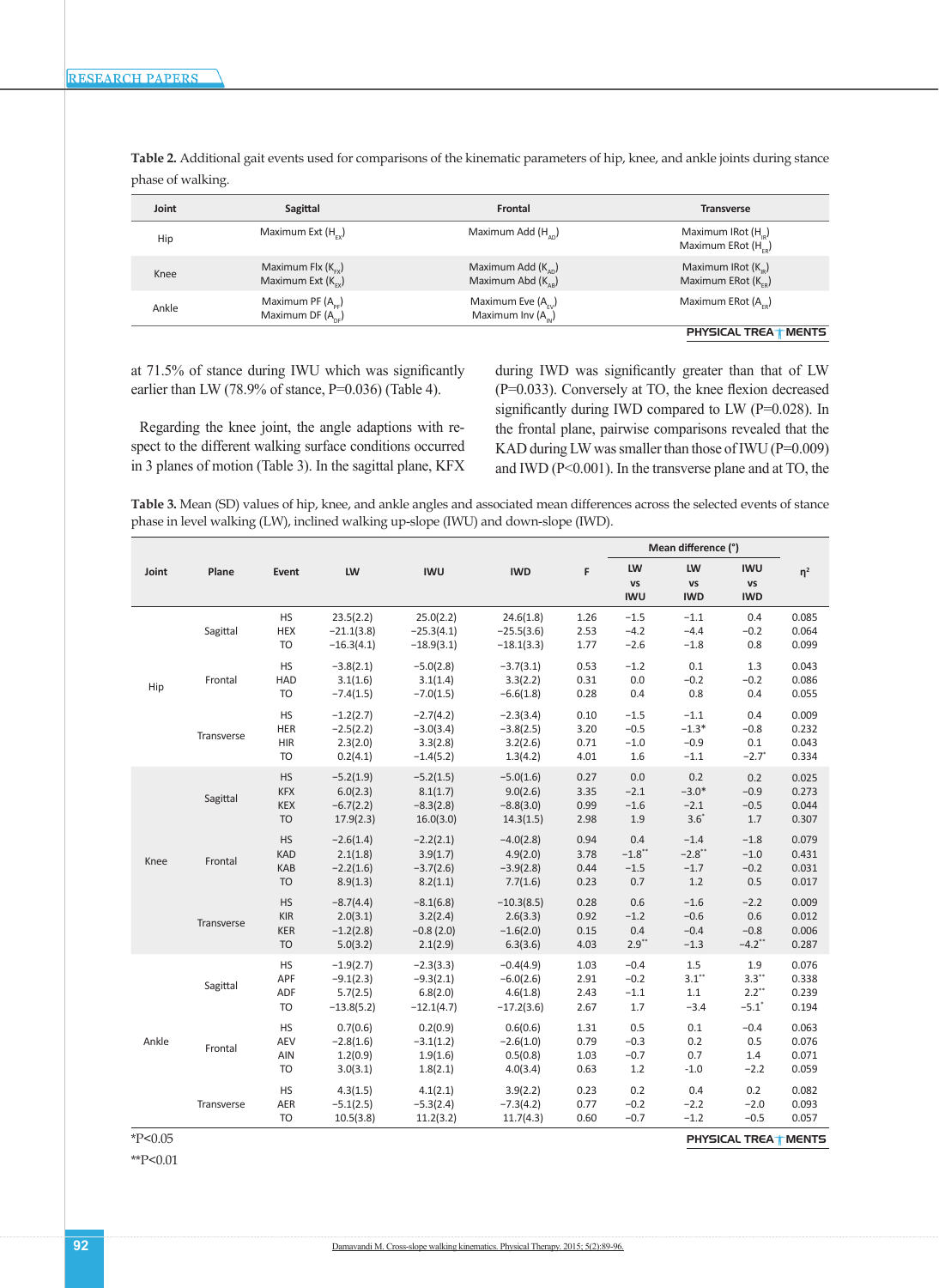

PHYSICAL TREA<sup>T</sup> MENTS

Figure 1. Three- dimensional angular kinematics for the hip, knee, and angle during stance phase of level walking (LW; mean, solid black line; SD, *gray line*), inclined walking up-slope (IWU; mean, *dotted red line*), and down-slope (IWD; mean, *dashed blue line*). a and <sup>b</sup> represent significant differences between LW vs. other conditions and IWU vs. IWD, respectively.

knee internal rotation decreased significantly during IWU compared with those at LW and IWD conditions (both P<0.001). No significant difference was observed in the timing of the selected events for the knee joint (P<0.05).

Regarding the ankle angles, significant differences during various walking conditions were observed in the sagittal plane (Table 3). More specifically, the APF at IWD was smaller than those of LW and IWU (both P<0.001). In addition, the ADF during IWD was smaller compared to that of IWU (P=0.003). At TO, a greater plantar flexion was observed during IWD compared to IWU (P=0.023). In terms of timing of the events, pairwise comparisons revealed that the ADF during IWD occurred at 75.9% of stance which was significantly earlier than IWU (84.4% of stance, P=0.014) (Table 4).

### **4. Discussion**

The purpose of this study was to determine the effects of cross-slope surfaces on 3D kinematics of the hip, knee, and ankle joints; both the magnitude and timing of the selected events, during stance phase of walking. Overall, the kinematic patterns were similar to the previous studies on level walking [\[5](#page-6-3), [13-15\]](#page-7-0). However, significant differences were observed in these patterns between the level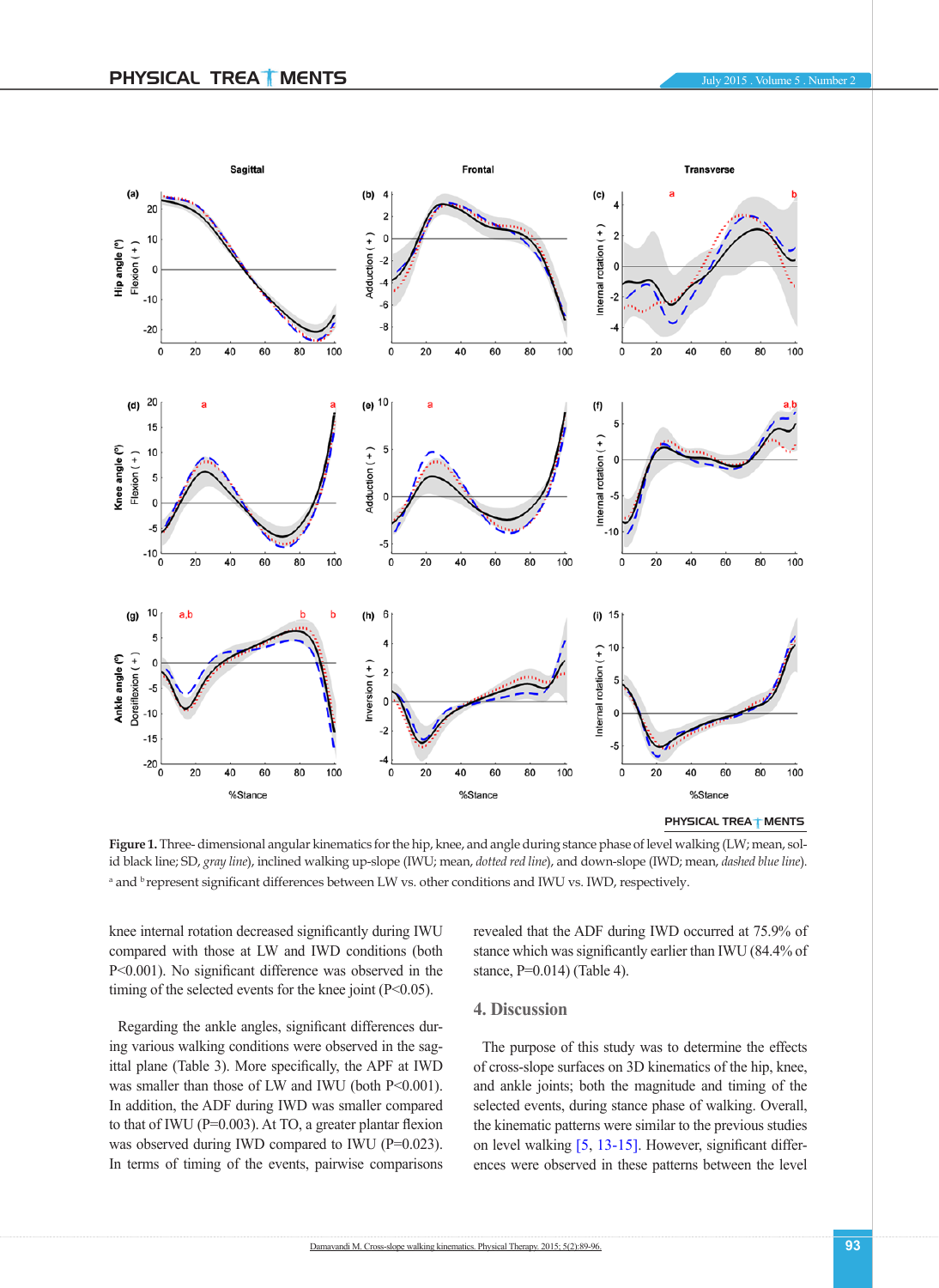|           | Plane      | Event                                                    | LW                     | <b>IWU</b>             | <b>IWD</b>             | F            | Mean difference (%)            |                               |                                       |                             |
|-----------|------------|----------------------------------------------------------|------------------------|------------------------|------------------------|--------------|--------------------------------|-------------------------------|---------------------------------------|-----------------------------|
| Joint     |            |                                                          |                        |                        |                        |              | LW<br><b>VS</b><br><b>IWU</b>  | LW<br><b>VS</b><br><b>IWD</b> | <b>IWU</b><br><b>VS</b><br><b>IWD</b> | $\eta^2$                    |
| Hip       | Sagittal   | $H_{EX}$                                                 | 90.0(1.3)              | 91.5(1.9)              | 88.5(2.0)              | 0.67         | $-1.5$                         | 1.5                           | 3.0                                   | 0.008                       |
|           | Frontal    | $\mathsf{H}_{_{\mathsf{AD}}}$                            | 30.3(1.7)              | 35.2(2.0)              | 34.5(3.1)              | 2.34         | $-4.9"$                        | $-4.2$                        | 0.7                                   | 0.271                       |
|           | Transverse | $\mathsf{H}_{\scriptscriptstyle\mathsf{ER}}$<br>$H_{IR}$ | 30.0(2.4)<br>78.9(4.0) | 17.3(2.7)<br>71.5(3.1) | 32.2(1.8)<br>76.0(3.3) | 3.18<br>2.69 | $12.7$ <sup>**</sup><br>$7.4*$ | $-2.2$<br>2.9                 | $-14.9$ **<br>$-4.5$                  | 0.393<br>0.301              |
| Knee      | Sagittal   | $\mathsf{K}_{\mathsf{FX}}$<br>$\mathsf{K}_{\mathrm{ex}}$ | 28.1(4.0)<br>71.8(5.2) | 28.0(3.7)<br>73.6(4.2) | 29.3(3.0)<br>73.4(3.8) | 0.34<br>0.59 | 0.1<br>$-1.8$                  | $-1.2$<br>$-1.6$              | $-1.3$<br>0.2                         | 0.011<br>0.004              |
|           | Frontal    | $\rm K_{_{AD}}$<br>$\rm K_{_{AB}}$                       | 23.8(2.2)<br>68.7(5.5) | 27.2(5.7)<br>73.7(7.8) | 25.9(4.4)<br>72.2(3.4) | 1.09<br>0.93 | $-3.4$<br>$-5.0$               | $-2.1$<br>$-3.5$              | 1.3<br>1.5                            | 0.103<br>0.077              |
|           | Transverse | $\rm K_{\rm IR}$<br>$\rm K_{_{ER}}$                      | 25.6(7.6)<br>69.6(6.1) | 29.0(6.3)<br>67.3(7.3) | 26.2(4.7)<br>62.4(4.1) | 0.26<br>0.51 | $-3.4$<br>2.3                  | $-0.6$<br>7.2                 | 2.8<br>4.9                            | 0.023<br>0.060              |
| Ankle     | Sagittal   | $A_{\rm{PF}}$<br>$A$ <sub>DF</sub>                       | 17.2(3.0)<br>78.8(5.5) | 17.4(3.4)<br>84.4(7.9) | 17.4(2.9)<br>75.9(8.3) | 0.78<br>0.63 | $-0.2$<br>$-5.6$               | $-0.2$<br>2.9                 | 0.0<br>$8.5^\circ$                    | 0.009<br>0.212              |
|           | Frontal    | $\mathsf{A}_{\mathsf{EV}}$<br>$A_{_{IN}}$                | 18.0(2.7)<br>78.8(3.5) | 18.4(3.0)<br>79.3(2.1) | 18.2(2.9)<br>77.1(4.0) | 0.13<br>0.27 | $-0.4$<br>$-0.5$               | $-0.2$<br>1.7                 | 0.2<br>2.2                            | 0.033<br>0.002              |
|           | Transverse | $A_{ER}$                                                 | 22.2(5.1)              | 27.8(3.6)              | 20.8(6.6)              | 0.80         | $-5.6$                         | 1.4                           | 7.0                                   | 0.006                       |
| $*P<0.05$ |            |                                                          |                        |                        |                        |              |                                |                               |                                       | <b>PHYSICAL TREA TMENTS</b> |

**Table 4.** Mean (SD) values of timing of the selected events (maximum values) of hip, knee, and ankle angles as a percentage of stance, and associated mean differences, across the intervals of stance phase in level walking (LW), inclined walking up-slope (IWU) and down-slope (IWD).

\*P<0.05 \*\*P<0.01

and cross-slope conditions, as well as asymmetrical differences between the up-slope and down-slope leg. Presumably without such compensations on the cross-slope surfaces, the up-slope and down-slope limbs may not be able to both avoid lateral falling and maintain a steady forward locomotion.

Walking in different surface conditions caused kinematic adaptations in the sagittal plane for the knee and ankle joints. A greater maximum knee flexion was accompanied by a smaller ankle plantar flexion at IWD in the first 30% of stance. Owing to the fast falling of body center of mass (COM) during stepping at down-slope, as indicated by greater vertical ground reaction force [\[16\],](#page-7-1) higher knee flexion might partially compensated the greater loading response posed during IWD leading to a softer landing from HS to the first 30% of stance.

In the meantime, decreased plantar flexion was ensured lengthening of down-slope limb. In agreement with the findings of Dixon and Pearsall  $\begin{bmatrix} 5 \end{bmatrix}$  and Walsh et al.  $\begin{bmatrix} 17 \end{bmatrix}$ , on the down-slope side, subjects attempted to increase their functional leg-length by decreasing dorsiflexion during mid-stance and increasing plantar flexion at TO (Table 3, Figure 1g). In addition, decreased knee flexion at TO during IWD was a compensatory mechanism to lengthen the down-slope limb. Without compensation of the lower limbs on the cross-slope surface, the up-slop and down-slop limb would be either too long or too short, respectively, to permit

Knee abduction/adduction harmony with knee flexion/ extension (Figure 1d and 1e) played an important role in adjusting the functional leg-length during different phases to maintain subtle gait pattern and medio-lateral balance. In the frontal plane, greater knee adduction from HS to the first 30% of stance during IWU and IWD indicated the greater effort required to transfer the body COM to up the slope, and shifting of body COM towards down-slope, respectively. This assumption is supported by the ground reaction force adaptations observed during cross-slope walking [\[16\]](#page-7-1).

comfortable locomotion and vertical balance [\[18\].](#page-7-3)

In the transverse plane, the hip kinematic alterations during various walking conditions showed 2 distinct patterns: 1) an external rotation in the first half of stance, and 2) an internal rotation from mid-stance through the second half of stance. Our results revealed significant differences in these patterns between the level and cross-slope conditions, with down-slope hip being more externally rotated by 1.3°, as well as asymmetrical differences between the up-slope (externally rotated) and down-slope (internally rotated) hips (Figure 1c).

These compensatory mechanisms may work in order to minimize both the medio-lateral displacement of body COM during walking on cross-slope surfaces and movement perturbations in the other joints, thereby reducing en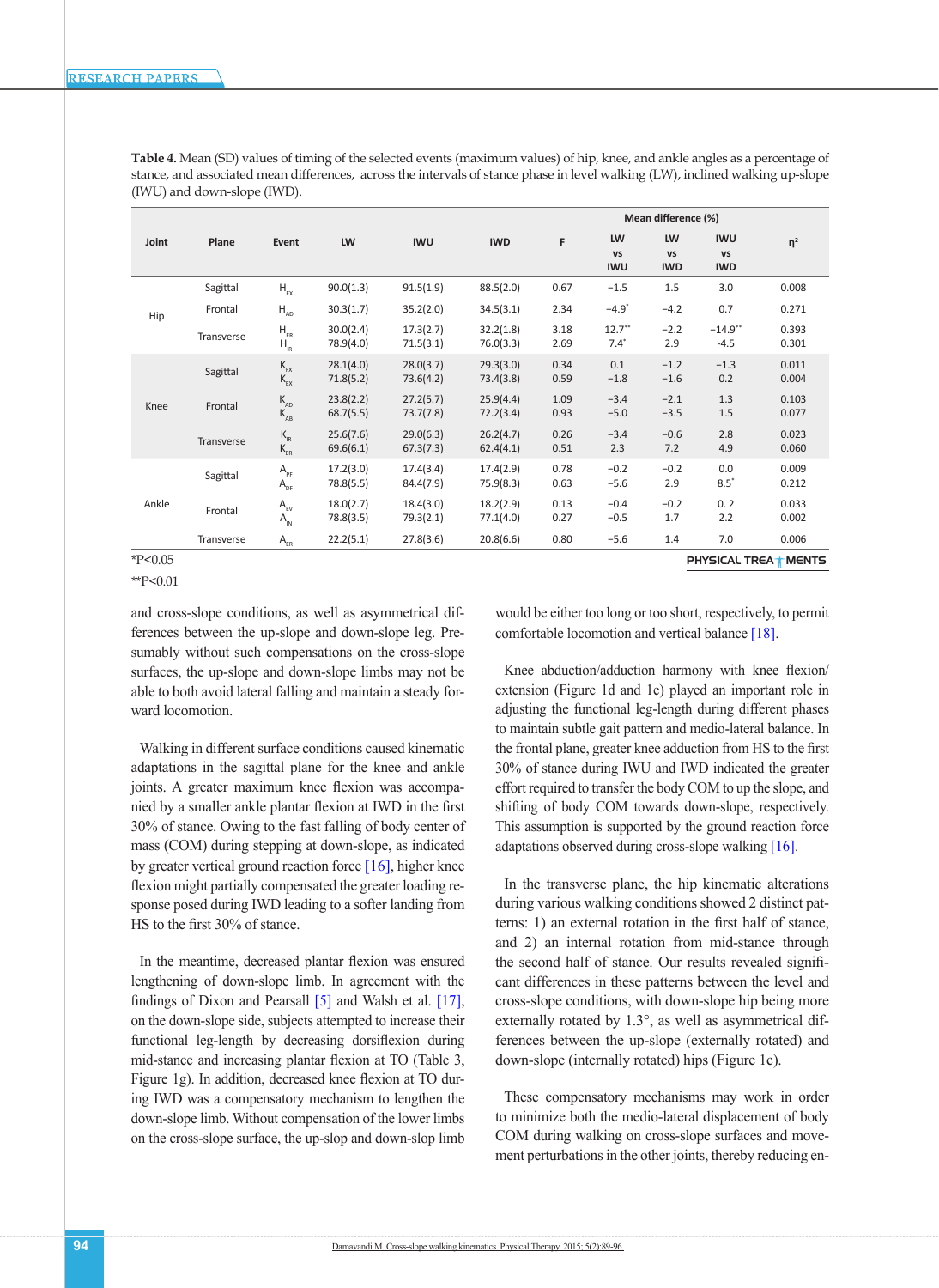ergy expenditure. Furthermore, significantly smaller KIR at TO during IWU compared to the other surface conditions facilitated the up-slope hip external rotation, thereby shifting body COM to the up-slope edge of the walkway to attain stability (Table 3, Figure 1c and 1f).

In general, while during walking on different cross-slope conditions, knee and ankle joints had the most kinematic adaptations in the sagittal plane. These alterations in the transverse plane were mainly observed in hip and knee joints. Our findings showed that knee, as the only lower extremity joint with 3D kinematic alterations, played an essential role to maintain balance and forward locomotion during level and cross-slope walking.

Variations in timing of the selected kinematic events for the level and cross-slope walking showed that hip and ankle joints are mainly affected by the surface conditions. However, the temporal aspects of the kinematic adaptations were more consistent than their magnitude (Tables 4). Begg et al. [\[19\]](#page-7-4) and Shapiro et al. [\[20\]](#page-7-5) reported timing consistency in human gait and proposed that such consistencies reflect motor programs for movement control in which a stored sequence of motor commands can be individualized to meet specific tasks demands. Thus, in cross-slope gait the relative timing of the joints kinematic events is specified by a motor program with the 3D joint angles scaled up or down depending on transverse inclination angle.

Although this study provides insight into the 3D kinematics of the hip, knee, and ankle joints during cross-slope walking, it has a few limitations. To fully evaluate the cross-slope walking, the kinematic alterations of hip, knee, and ankle during the swing phase should be studied, as well. In addition, how other populations (e.g. females, children, elderly, and individuals with lower extremity injuries) would modify the kinematics of their lower extremity joints during cross-slope walking is unknown. Therefore, the findings of this study may not completely represent the cross-sloped walking kinematics in those populations. Further research is required to address these concerns.

This study showed that walking on cross-slope surfaces require substantial and asymmetrical 3D kinematic adaptations of hip, knee, and ankle. The highest variability were observed in the sagittal plane kinematics of knee and ankle, (to ensure shortening/lengthening of up-slop and down-slope limbs, respectively) and the transverse plane of hip and knee (to minimize medio-lateral displacement of body COM during cross-slope walking). These kinematic adaptations are necessary to have a subtle walking while maintaining dynamic medio-lateral balance. Similar to previous findings, the temporal aspects of the kinematic adaptations were more consistent than their magnitude. This information enriches our understanding about kinematic adaptations of the lower extremity joints in stance phase during level and cross-slope walking.

### **Acknowledgements**

The current research hasn't received any financial support.

## **Conflict of Interests**

The authors declared no conflict of interests.

#### **References**

- <span id="page-6-0"></span>[1] Allard P, Lachance R, Aissaoui R, Duhaime M. Simultaneous bilateral 3-D able-bodied gait. Human Movement Science. 1996; 15(2):327–46.
- [2] Rose J, Gamble JG. Human Walking. 3rd ed. Philadelphia: Lippincott Williams and Wilkins; 2006.
- [3] Winter DA. Kinematic and kinetic patterns in human gait: variability and compensating effects. Human Movement Science. 1984; 3:51–76.
- <span id="page-6-1"></span>[4] Nicolaou M, Pearsall DJ, Loh J. Gait adaptation to transverse slopes. Paper presented at: The 4<sup>th</sup> World Congress for Biomechanics; 2002 Aug 4–9; Calgary, Canada.
- <span id="page-6-3"></span>[5] Dixon CP, Pearsall DJ. Gait dynamics on a cross-slope walking surface. Journal of Applied Biomechanics. 2010; 26(1):17–25.
- [6] Damavandi M, Dixon CP, Pearsall DJ. Kinematic adaptations of the hindfoot, forefoot, and hallux during cross-slope walking. Gait and Posture. 2010; 32(3):411–15.
- <span id="page-6-2"></span>[7] Sussman DH, Walker M, Tamburello M, VanLunen B, Dowling E, Atkinson R, et al. The effect of road camber on running kinematics. Paper presented at: The 14<sup>th</sup> International symposium on biomechanics in sports; 2001 Jun 23–26; San Francisco, USA.
- <span id="page-6-4"></span>[8] Pollard H, Sim P, McHardy A. Lateral ankle injury: Literature review and report of two cases. Journal of the Chiropractic and Osteopathic College of Australasia. 2002; 10(1):21–30.
- <span id="page-6-5"></span>[9] Lockhart TE, Spaulding JM, Park SH. Age-related slip avoidance strategy while walking over known slippery floor surface. Gait and Posture. 2007; 26(1):142–49.
- <span id="page-6-6"></span>[10] Grood E, Suntay W. A joint coordinate system for the clinical description of three-dimensional motion: applications to the knee. Journal of Biomechanical Engineering. 1983; 105:136–43.
- <span id="page-6-7"></span>[11] Nester CJ, Van der Linden ML, Bowker P. Effect of foot orthoses on the kinematics and kinetics of normal walking gait. Gait and Posture. 2003; 17(2):180–87.
- [12] Dicharry J. Kinematics and kinetics of gait: from lab to clinic. Clinical Sports Medicine. 2010; 29(3):347–64.